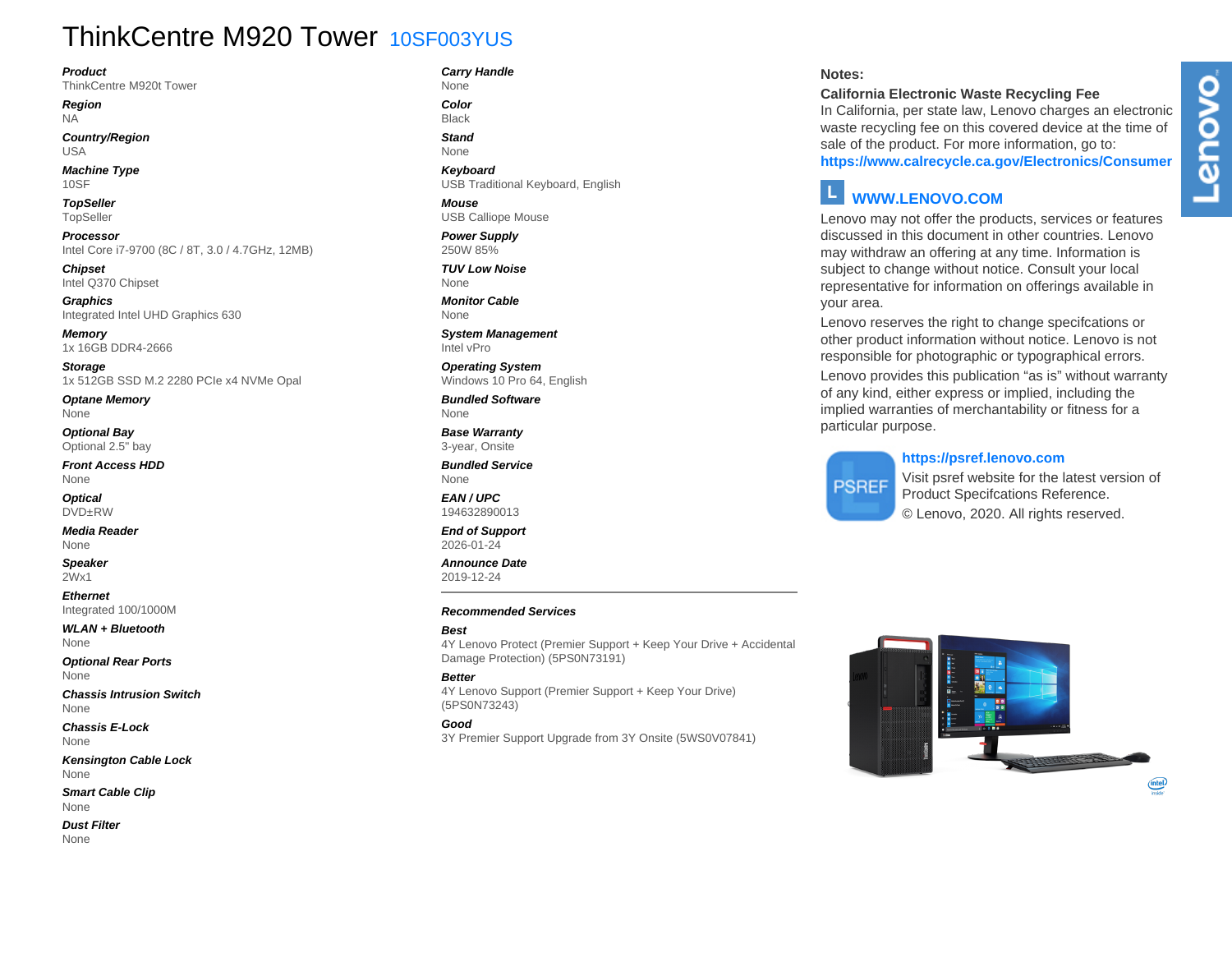### **ThinkCentre M920 Tower Platform Specifications Product Specifications Reference (PSREF)**

| Cores /<br>Frequency<br>Memory Support   Integrated<br>Cache<br>Processor<br>* Depending on many factors, actual data transfer speed may be lower than theoretical speed<br>Base/Max(GHz)<br>Threads<br>(Up to)<br>Graphics<br>2/2<br><b>UHD 610</b><br>Celeron G4900<br>3.1G<br>2 MB<br>DDR4-2400<br>Audio support<br>High Definition (HD) Audio, Realtek ALC233VB2 / internal speaker (2 watt)<br>2/2<br>3.2G<br>DDR4-2400<br><b>UHD 610</b><br>Celeron G4920<br>2 MB<br><b>WLAN</b><br>Some: 11ac Wi-Fi + BT 4.2, M.2 Card, Realtek RTL8821CE (dual band), 1x1<br>2/2<br>3.2G<br>2 MB<br>DDR4-2400<br><b>UHD 610</b><br>Celeron G4930<br>Some: 11ac Wi-Fi + BT 4.2, M.2 Card, Realtek RTL8822BE (dual band), 2x2<br>Celeron G4950<br>2/2<br>3.3G<br>DDR4-2400<br><b>UHD 610</b><br>Some: 11ac Wi-Fi + BT 4.2, M.2 Card, Intel Dual Band Wireless-AC 3165, 1x1<br>2 MB<br>Some: 11ac wireless, M.2 Card, Intel Dual Band Wireless-AC 8265, 2x2<br>Pentium Gold G5400<br>2/4<br>3.7G<br>4 MB<br>DDR4-2400<br><b>UHD 610</b><br>Some: 11ac Wi-Fi + BT 5.0, M.2 Card, Intel Wireless-AC 9560 (dual band),<br>Pentium Gold G5500<br>2/4<br>3.8G<br>DDR4-2400<br><b>UHD 630</b><br>4 MB<br>Intel vPro technology support, 2x2<br>2/4<br>3.9G<br>DDR4-2400<br><b>UHD 630</b><br>Pentium Gold G5600<br>4 MB<br>Bluetooth™<br>Some: Bluetooth 4.2/5.0 wireless, integrated in Wi-Fi + BT combo adapter<br>Pentium Gold G5420<br>2/4<br>3.8G<br>DDR4-2400<br><b>UHD 610</b><br>4 MB<br>Ethernet<br>Gigabit ethernet, Intel Ethernet Connection I219-LM(Jacksonville), Wake on LAN®<br>Pentium Gold G5620<br>2/4<br>4.0G<br>DDR4-2400<br><b>UHD 630</b><br>4 MB<br>Ethernet (Opt.)<br>Some: Intel Ethernet Server Adapter I350-T4, gigabit ethernet, 4x RJ-45, PCIe x4<br>Some: Bitland BN8E88, gigabit ethernet, 1x RJ-45, PCIe x1 (special bid only)<br>3.6G<br>DDR4-2400<br><b>UHD 630</b><br>Core i3-8100<br>4/4<br>6 MB<br>3.7G<br>Core i3-8300<br>4/4<br>DDR4-2400<br><b>UHD 630</b><br>8 MB<br>Manageability<br>Intel Active Management Technology 12 (Intel AMT 12);<br>6/6<br>2.8G / 4.0G<br>DDR4-2666<br><b>UHD 630</b><br>Intel vPro technology on some models (require choosing a vPro-support Wi-Fi<br>Core i5-8400<br>9 MB<br>adapter to enable vPro function through wireless connection)<br>6/6<br>3.0G / 4.1G<br>DDR4-2666<br><b>UHD 630</b><br>Core i5-8500<br>9 MB<br>Security chip<br>Discrete TPM 2.0, TCG Certified<br><b>UHD 630</b><br>6/6<br>DDR4-2666<br>Core i5-8600<br>3.1G / 4.3G<br>9 MB<br>Security features . Security slot (in rear for optional<br>• Power-on password<br>Core i7-8700<br>3.2G / 4.6G<br><b>12 MB</b><br>DDR4-2666<br><b>UHD 630</b><br>6/12<br>Kensington <sup>®</sup> MicroSaver <sup>®</sup> cable)<br>• Administrator password<br><b>UHD 630</b><br>4/4<br>3.6G / 4.2G<br>6 MB<br>DDR4-2400<br>Core i3-9100<br>• Padlock loop<br>• Hard disk password<br>4/4<br>3.7G / 4.3G<br>DDR4-2400<br><b>UHD 630</b><br>Core i3-9300<br>8 MB<br>• Optional cable lock to physically lock • Boot sequence control<br>Core i3-9320<br>3.7G / 4.4G<br>DDR4-2400<br><b>UHD 630</b><br>4/4<br>8 MB<br>both keyboard and mouse<br>• Boot without keyboard and mouse<br>2.9G / 4.1G<br>DDR4-2666<br><b>UHD 630</b><br>Core i5-9400<br>6/6<br>9 MB<br>• Optional chassis intrusion switch<br>• Individual USB port disablement<br>• Optional chassis E-Lock (special bid) • Smart USB protection, allows keyboard/<br><b>UHD 630</b><br>Core i5-9500<br>6/6<br>3.0G / 4.4G<br>9 MB<br>DDR4-2666<br>mouse only, blocks all storage devices<br>DDR4-2666<br><b>UHD 630</b><br>Core i5-9600<br>6/6<br>3.1G / 4.6G<br>9 MB<br>Keyboard<br>Some: Lenovo Calliope Keyboard (USB connector), black<br>Core i7-9700<br>8/8<br>3.0G / 4.7G<br>12 MB<br>DDR4-2666<br><b>UHD 630</b><br>Some: Lenovo Traditional Keyboard (USB connector), black<br>8/16<br>3.1G / 5.0G<br>16 MB<br>DDR4-2666<br><b>UHD 630</b><br>Core i9-9900<br>Some: Lenovo Calliope Wireless Keyboard (2.4GHz via USB receiver), black<br>64GB max, DDR4-2666*, four 288-pin DIMM sockets, dual-channel capable<br>Memory<br>Some: Lenovo Keyboard (PS/2 connector), black (only available via special bid)<br>System automatically clocks down for the processors with lower memory controller Mouse<br>Some: Lenovo Calliope Mouse (USB connector), black<br>Some: Hard Drive / SATA 6.0Gb/s, 2.5" or 3.5", 5400 rpm or 7200 rpm<br>Storage<br>Some: Lenovo Calliope Wireless Mouse (2.4GHz via USB receiver), black<br>Some: Solid State Drive (SSD) / SATA 6.0Gb/s, 2.5"<br>Some: Lenovo Mouse (PS/2 connector), black (only available via special bid)<br>Some: M.2 SSD (2242 / 2280) / PCIe NVMe, PCIe 3.0 x2 or PCIe 3.0 x4<br>Some: Intel Optane™ Memory (not support Celeron / Pentium Processor), M.2<br>Mechanical<br>• Tower (18L), black color, metal case<br>Optical<br>Optional DVD-ROM or DVD Burner (DVD±RW), SATA 1.5Gb/s Drive, slim (9.0mm)<br>● <i>(WxDxH)</i> 6.5" X 12.65" X 16.15"; 165mm X 321.35mm X 410.25mm<br><b>Onboard SATA</b><br>Four onboard SATA 6.0Gb/s connectors, RAID 0/1 support (RAID preset only<br>• Approx. 15.45 lb (7 kg), weight may vary by configuration<br>available via special bid model)<br>• Toolless cover, disk, optical, extension card removal<br>Optional 7-in-1 media reader<br>Media reader<br>• Optional carry handle, dust filter<br>Bay 1: Slim external ODD bay<br>Graphics<br>Intel UHD Graphics 610/630 in processor, uses main memory, DirectX <sup>®</sup> 12,<br>Bay 2: 5.25", 1.6" high, external, ODD / optional front access HDD<br>one VGA (up to 2048x1536@50Hz), two DisplayPort™ (up to 4096x2304@60Hz),<br>Bay 3: 3.5", 1" high, internal, HDD/SSD<br>supports 3 independent displays, more displays support via discrete graphics<br>Bay 4: 3.5", 1" high, internal, HDD/SSD (optional bay, bay comes with disk)<br>Some: NVIDIA Geforce® GT 730 (End Of Life), DirectX 12, 2GB GDDR5,<br>Bay 5: 2.5", internal, HDD/SSD (optional bay)<br>PCIe 2.0 x16, 35 watts, two DisplayPort (up to 3840x2160@60Hz)<br><i>Notes:</i> M920 Tower supports up to 3 SATA devices (ODD/HDD/SSD) and<br>Some: AMD Radeon™ 520, DirectX 12, 2GB GDDR5, PCIe 3.0 x8, 30 watts,<br>1 eSATA device (front access HDD)<br>two DisplayPort (up to $4096x2160@60Hz$ )<br>Slot 1: full-length (< 268mm) full-height (< 112mm), PCIe 3.0 x16<br>Some: AMD Radeon RX 550X, DirectX 12, 4GB GDDR5, PCIe 3.0 x8, 50 watts,<br>Slot 2: full-length $(<$ 268mm) full-height $(<$ 112mm), PCIe 3.0 x1<br>one DisplayPort (up to 3840x2160@60Hz), one HDMI (up to<br>Slot 3: full-length $\left($ < 268mm) full-height $\left($ < 112mm), PCIe 3.0 x16 (x4 signal)<br>4096x2160@60Hz), one VGA (up to 2048*1536@85Hz)<br>Slot 4: no slot, only bracket for optional port extension<br>Some: NVIDIA Geforce GTX 1060 (special bid only), DirectX 12, 6GB GDDR5,<br>M.2 card slots: Two (one for WLAN, one for SSD/Optane)<br>PCIe 3.0 x16, 120 watts, 1x DVI-D (up to 2560x1600@60Hz), 1x HDMI (up<br>to 4096x2160@60Hz), 3x DP (up to 5120x3200@60Hz), occupies two slots Power supply<br><i>Some:</i><br>180 watts, autosensing, 85% PSU<br><b>Monitor Cable</b><br>Optional DP to VGA dongle, DP to DVI-D dongle, DP to dual DP dongle (for Collage<br>250 watts, autosensing, 85% PSU<br>Some:<br>Display with intel integrated graphics), or DP to HDMI 1.4 dongle<br>400 watts, autosensing, 92% PSU (only available via special bid)<br><i>Some:</i><br>Chipset<br>Intel Q370 Chipset<br>Some: 1-year or 3-year, depot service / service upgrades available<br>Limited warranty<br>Front ports* (Std.) 2x USB 3.1 Gen2, 2x USB 3.1 Gen1, 1x USB 3.1 Type-C Gen1 (15W charging),<br>Some: 1-year or 3-year, limited onsite service / service upgrades available<br>1x microphone (3.5mm), 1x headphone / microphone combo jack (3.5mm)<br>Preload<br>Some: Windows <sup>®</sup> 10 Pro 64-bit<br>Front ports* (Opt.) Optional: 1x media reader<br>Some: Windows 10 Home 64-bit<br>Rear ports* (Std.) 4x USB 3.1 Gen1, 1x serial (9-pin), 1x ethernet (RJ-45), 1x VGA, 2x DisplayPort,<br>ENERGY STAR® 6.1, EPEAT™ Silver rating (North America), ErP Lot 3, TCO,<br>Environment<br>1x line-out (3.5mm)<br>TUV low noise verified (coming soon, on some models), RoHS-compliant<br>Rear ports* (Opt.) Optional: 2x USB 2.0, 2x USB 3.1 Gen1 via PCle x1, 2x USB 3.1 Type-C Gen2 via<br>PCIe x4 (special bid only), 1x 2nd serial (9-pin), 4x serial (9-pin) via PCIe x1,<br>For compatible accessories, please go to http://smartfind.lenovo.com<br>Accessories<br>1x parallel (25-pin), 2x PS/2 ports (keyboard/mouse), 1x Thunderbolt 3 (combo | Processor | Intel® Celeron®, Intel Pentium®, or 8th /9th Gen Intel Core™ i3 / i5 / i7 / i9 Processor |  |  |  |  |  |  | USB3.1 Type-C Gen 2 / DisplayPort) via PCIe x4 (available on 09/30/2018),        |  |
|--------------------------------------------------------------------------------------------------------------------------------------------------------------------------------------------------------------------------------------------------------------------------------------------------------------------------------------------------------------------------------------------------------------------------------------------------------------------------------------------------------------------------------------------------------------------------------------------------------------------------------------------------------------------------------------------------------------------------------------------------------------------------------------------------------------------------------------------------------------------------------------------------------------------------------------------------------------------------------------------------------------------------------------------------------------------------------------------------------------------------------------------------------------------------------------------------------------------------------------------------------------------------------------------------------------------------------------------------------------------------------------------------------------------------------------------------------------------------------------------------------------------------------------------------------------------------------------------------------------------------------------------------------------------------------------------------------------------------------------------------------------------------------------------------------------------------------------------------------------------------------------------------------------------------------------------------------------------------------------------------------------------------------------------------------------------------------------------------------------------------------------------------------------------------------------------------------------------------------------------------------------------------------------------------------------------------------------------------------------------------------------------------------------------------------------------------------------------------------------------------------------------------------------------------------------------------------------------------------------------------------------------------------------------------------------------------------------------------------------------------------------------------------------------------------------------------------------------------------------------------------------------------------------------------------------------------------------------------------------------------------------------------------------------------------------------------------------------------------------------------------------------------------------------------------------------------------------------------------------------------------------------------------------------------------------------------------------------------------------------------------------------------------------------------------------------------------------------------------------------------------------------------------------------------------------------------------------------------------------------------------------------------------------------------------------------------------------------------------------------------------------------------------------------------------------------------------------------------------------------------------------------------------------------------------------------------------------------------------------------------------------------------------------------------------------------------------------------------------------------------------------------------------------------------------------------------------------------------------------------------------------------------------------------------------------------------------------------------------------------------------------------------------------------------------------------------------------------------------------------------------------------------------------------------------------------------------------------------------------------------------------------------------------------------------------------------------------------------------------------------------------------------------------------------------------------------------------------------------------------------------------------------------------------------------------------------------------------------------------------------------------------------------------------------------------------------------------------------------------------------------------------------------------------------------------------------------------------------------------------------------------------------------------------------------------------------------------------------------------------------------------------------------------------------------------------------------------------------------------------------------------------------------------------------------------------------------------------------------------------------------------------------------------------------------------------------------------------------------------------------------------------------------------------------------------------------------------------------------------------------------------------------------------------------------------------------------------------------------------------------------------------------------------------------------------------------------------------------------------------------------------------------------------------------------------------------------------------------------------------------------------------------------------------------------------------------------------------------------------------------------------------------------------------------------------------------------------------------------------------------------------------------------------------------------------------------------------------------------------------------------------------------------------------------------------------------------------------------------------------------------------------------------------------------------------------------------------------------------------------------------------------------------------------------------------------------------------------------------------------------------------------------------------------------------------------------------------------------------------------------------------------------------------------------------------------------------------------------------------------------------------------------------------------------------------------------------------------------------------------------------------------------------------------------------------------------------------------------------------------------------------------------------------------------------------------------------------------------------------------------------------------------------------------------------------------------------------------------------------------------------------------------------------------------------------------------------------------------------------------------------------------------------------------------------------------------------------------------------------------------------------------------------------------------------------------------------------------------------------------------------------------------------------------------------------------------------------------------------------------------------------------------------------------------------------------------------------------------------------------------------------------------------------------------------------------------------------------------------------------------------------------------------------------------------------------------------------------------------------------------------------------------------------------------------------------|-----------|------------------------------------------------------------------------------------------|--|--|--|--|--|--|----------------------------------------------------------------------------------|--|
|                                                                                                                                                                                                                                                                                                                                                                                                                                                                                                                                                                                                                                                                                                                                                                                                                                                                                                                                                                                                                                                                                                                                                                                                                                                                                                                                                                                                                                                                                                                                                                                                                                                                                                                                                                                                                                                                                                                                                                                                                                                                                                                                                                                                                                                                                                                                                                                                                                                                                                                                                                                                                                                                                                                                                                                                                                                                                                                                                                                                                                                                                                                                                                                                                                                                                                                                                                                                                                                                                                                                                                                                                                                                                                                                                                                                                                                                                                                                                                                                                                                                                                                                                                                                                                                                                                                                                                                                                                                                                                                                                                                                                                                                                                                                                                                                                                                                                                                                                                                                                                                                                                                                                                                                                                                                                                                                                                                                                                                                                                                                                                                                                                                                                                                                                                                                                                                                                                                                                                                                                                                                                                                                                                                                                                                                                                                                                                                                                                                                                                                                                                                                                                                                                                                                                                                                                                                                                                                                                                                                                                                                                                                                                                                                                                                                                                                                                                                                                                                                                                                                                                                                                                                                                                                                                                                                                                                                                                                                                                                                                                                                                                                                                                                                                                                                                                                                                                                                                                                                                                                                                                                                                                                                                            |           |                                                                                          |  |  |  |  |  |  | additional RJ-45 and video ports available on optional graphics or ethernet card |  |
|                                                                                                                                                                                                                                                                                                                                                                                                                                                                                                                                                                                                                                                                                                                                                                                                                                                                                                                                                                                                                                                                                                                                                                                                                                                                                                                                                                                                                                                                                                                                                                                                                                                                                                                                                                                                                                                                                                                                                                                                                                                                                                                                                                                                                                                                                                                                                                                                                                                                                                                                                                                                                                                                                                                                                                                                                                                                                                                                                                                                                                                                                                                                                                                                                                                                                                                                                                                                                                                                                                                                                                                                                                                                                                                                                                                                                                                                                                                                                                                                                                                                                                                                                                                                                                                                                                                                                                                                                                                                                                                                                                                                                                                                                                                                                                                                                                                                                                                                                                                                                                                                                                                                                                                                                                                                                                                                                                                                                                                                                                                                                                                                                                                                                                                                                                                                                                                                                                                                                                                                                                                                                                                                                                                                                                                                                                                                                                                                                                                                                                                                                                                                                                                                                                                                                                                                                                                                                                                                                                                                                                                                                                                                                                                                                                                                                                                                                                                                                                                                                                                                                                                                                                                                                                                                                                                                                                                                                                                                                                                                                                                                                                                                                                                                                                                                                                                                                                                                                                                                                                                                                                                                                                                                                            |           |                                                                                          |  |  |  |  |  |  |                                                                                  |  |
| Some: Lenovo Fingerprint Mouse (USB connector), Windows Hello support, black                                                                                                                                                                                                                                                                                                                                                                                                                                                                                                                                                                                                                                                                                                                                                                                                                                                                                                                                                                                                                                                                                                                                                                                                                                                                                                                                                                                                                                                                                                                                                                                                                                                                                                                                                                                                                                                                                                                                                                                                                                                                                                                                                                                                                                                                                                                                                                                                                                                                                                                                                                                                                                                                                                                                                                                                                                                                                                                                                                                                                                                                                                                                                                                                                                                                                                                                                                                                                                                                                                                                                                                                                                                                                                                                                                                                                                                                                                                                                                                                                                                                                                                                                                                                                                                                                                                                                                                                                                                                                                                                                                                                                                                                                                                                                                                                                                                                                                                                                                                                                                                                                                                                                                                                                                                                                                                                                                                                                                                                                                                                                                                                                                                                                                                                                                                                                                                                                                                                                                                                                                                                                                                                                                                                                                                                                                                                                                                                                                                                                                                                                                                                                                                                                                                                                                                                                                                                                                                                                                                                                                                                                                                                                                                                                                                                                                                                                                                                                                                                                                                                                                                                                                                                                                                                                                                                                                                                                                                                                                                                                                                                                                                                                                                                                                                                                                                                                                                                                                                                                                                                                                                                               |           |                                                                                          |  |  |  |  |  |  |                                                                                  |  |
|                                                                                                                                                                                                                                                                                                                                                                                                                                                                                                                                                                                                                                                                                                                                                                                                                                                                                                                                                                                                                                                                                                                                                                                                                                                                                                                                                                                                                                                                                                                                                                                                                                                                                                                                                                                                                                                                                                                                                                                                                                                                                                                                                                                                                                                                                                                                                                                                                                                                                                                                                                                                                                                                                                                                                                                                                                                                                                                                                                                                                                                                                                                                                                                                                                                                                                                                                                                                                                                                                                                                                                                                                                                                                                                                                                                                                                                                                                                                                                                                                                                                                                                                                                                                                                                                                                                                                                                                                                                                                                                                                                                                                                                                                                                                                                                                                                                                                                                                                                                                                                                                                                                                                                                                                                                                                                                                                                                                                                                                                                                                                                                                                                                                                                                                                                                                                                                                                                                                                                                                                                                                                                                                                                                                                                                                                                                                                                                                                                                                                                                                                                                                                                                                                                                                                                                                                                                                                                                                                                                                                                                                                                                                                                                                                                                                                                                                                                                                                                                                                                                                                                                                                                                                                                                                                                                                                                                                                                                                                                                                                                                                                                                                                                                                                                                                                                                                                                                                                                                                                                                                                                                                                                                                                            |           |                                                                                          |  |  |  |  |  |  |                                                                                  |  |
|                                                                                                                                                                                                                                                                                                                                                                                                                                                                                                                                                                                                                                                                                                                                                                                                                                                                                                                                                                                                                                                                                                                                                                                                                                                                                                                                                                                                                                                                                                                                                                                                                                                                                                                                                                                                                                                                                                                                                                                                                                                                                                                                                                                                                                                                                                                                                                                                                                                                                                                                                                                                                                                                                                                                                                                                                                                                                                                                                                                                                                                                                                                                                                                                                                                                                                                                                                                                                                                                                                                                                                                                                                                                                                                                                                                                                                                                                                                                                                                                                                                                                                                                                                                                                                                                                                                                                                                                                                                                                                                                                                                                                                                                                                                                                                                                                                                                                                                                                                                                                                                                                                                                                                                                                                                                                                                                                                                                                                                                                                                                                                                                                                                                                                                                                                                                                                                                                                                                                                                                                                                                                                                                                                                                                                                                                                                                                                                                                                                                                                                                                                                                                                                                                                                                                                                                                                                                                                                                                                                                                                                                                                                                                                                                                                                                                                                                                                                                                                                                                                                                                                                                                                                                                                                                                                                                                                                                                                                                                                                                                                                                                                                                                                                                                                                                                                                                                                                                                                                                                                                                                                                                                                                                                            |           |                                                                                          |  |  |  |  |  |  |                                                                                  |  |
|                                                                                                                                                                                                                                                                                                                                                                                                                                                                                                                                                                                                                                                                                                                                                                                                                                                                                                                                                                                                                                                                                                                                                                                                                                                                                                                                                                                                                                                                                                                                                                                                                                                                                                                                                                                                                                                                                                                                                                                                                                                                                                                                                                                                                                                                                                                                                                                                                                                                                                                                                                                                                                                                                                                                                                                                                                                                                                                                                                                                                                                                                                                                                                                                                                                                                                                                                                                                                                                                                                                                                                                                                                                                                                                                                                                                                                                                                                                                                                                                                                                                                                                                                                                                                                                                                                                                                                                                                                                                                                                                                                                                                                                                                                                                                                                                                                                                                                                                                                                                                                                                                                                                                                                                                                                                                                                                                                                                                                                                                                                                                                                                                                                                                                                                                                                                                                                                                                                                                                                                                                                                                                                                                                                                                                                                                                                                                                                                                                                                                                                                                                                                                                                                                                                                                                                                                                                                                                                                                                                                                                                                                                                                                                                                                                                                                                                                                                                                                                                                                                                                                                                                                                                                                                                                                                                                                                                                                                                                                                                                                                                                                                                                                                                                                                                                                                                                                                                                                                                                                                                                                                                                                                                                                            |           |                                                                                          |  |  |  |  |  |  |                                                                                  |  |
|                                                                                                                                                                                                                                                                                                                                                                                                                                                                                                                                                                                                                                                                                                                                                                                                                                                                                                                                                                                                                                                                                                                                                                                                                                                                                                                                                                                                                                                                                                                                                                                                                                                                                                                                                                                                                                                                                                                                                                                                                                                                                                                                                                                                                                                                                                                                                                                                                                                                                                                                                                                                                                                                                                                                                                                                                                                                                                                                                                                                                                                                                                                                                                                                                                                                                                                                                                                                                                                                                                                                                                                                                                                                                                                                                                                                                                                                                                                                                                                                                                                                                                                                                                                                                                                                                                                                                                                                                                                                                                                                                                                                                                                                                                                                                                                                                                                                                                                                                                                                                                                                                                                                                                                                                                                                                                                                                                                                                                                                                                                                                                                                                                                                                                                                                                                                                                                                                                                                                                                                                                                                                                                                                                                                                                                                                                                                                                                                                                                                                                                                                                                                                                                                                                                                                                                                                                                                                                                                                                                                                                                                                                                                                                                                                                                                                                                                                                                                                                                                                                                                                                                                                                                                                                                                                                                                                                                                                                                                                                                                                                                                                                                                                                                                                                                                                                                                                                                                                                                                                                                                                                                                                                                                                            |           |                                                                                          |  |  |  |  |  |  |                                                                                  |  |
|                                                                                                                                                                                                                                                                                                                                                                                                                                                                                                                                                                                                                                                                                                                                                                                                                                                                                                                                                                                                                                                                                                                                                                                                                                                                                                                                                                                                                                                                                                                                                                                                                                                                                                                                                                                                                                                                                                                                                                                                                                                                                                                                                                                                                                                                                                                                                                                                                                                                                                                                                                                                                                                                                                                                                                                                                                                                                                                                                                                                                                                                                                                                                                                                                                                                                                                                                                                                                                                                                                                                                                                                                                                                                                                                                                                                                                                                                                                                                                                                                                                                                                                                                                                                                                                                                                                                                                                                                                                                                                                                                                                                                                                                                                                                                                                                                                                                                                                                                                                                                                                                                                                                                                                                                                                                                                                                                                                                                                                                                                                                                                                                                                                                                                                                                                                                                                                                                                                                                                                                                                                                                                                                                                                                                                                                                                                                                                                                                                                                                                                                                                                                                                                                                                                                                                                                                                                                                                                                                                                                                                                                                                                                                                                                                                                                                                                                                                                                                                                                                                                                                                                                                                                                                                                                                                                                                                                                                                                                                                                                                                                                                                                                                                                                                                                                                                                                                                                                                                                                                                                                                                                                                                                                                            |           |                                                                                          |  |  |  |  |  |  |                                                                                  |  |
|                                                                                                                                                                                                                                                                                                                                                                                                                                                                                                                                                                                                                                                                                                                                                                                                                                                                                                                                                                                                                                                                                                                                                                                                                                                                                                                                                                                                                                                                                                                                                                                                                                                                                                                                                                                                                                                                                                                                                                                                                                                                                                                                                                                                                                                                                                                                                                                                                                                                                                                                                                                                                                                                                                                                                                                                                                                                                                                                                                                                                                                                                                                                                                                                                                                                                                                                                                                                                                                                                                                                                                                                                                                                                                                                                                                                                                                                                                                                                                                                                                                                                                                                                                                                                                                                                                                                                                                                                                                                                                                                                                                                                                                                                                                                                                                                                                                                                                                                                                                                                                                                                                                                                                                                                                                                                                                                                                                                                                                                                                                                                                                                                                                                                                                                                                                                                                                                                                                                                                                                                                                                                                                                                                                                                                                                                                                                                                                                                                                                                                                                                                                                                                                                                                                                                                                                                                                                                                                                                                                                                                                                                                                                                                                                                                                                                                                                                                                                                                                                                                                                                                                                                                                                                                                                                                                                                                                                                                                                                                                                                                                                                                                                                                                                                                                                                                                                                                                                                                                                                                                                                                                                                                                                                            |           |                                                                                          |  |  |  |  |  |  |                                                                                  |  |
|                                                                                                                                                                                                                                                                                                                                                                                                                                                                                                                                                                                                                                                                                                                                                                                                                                                                                                                                                                                                                                                                                                                                                                                                                                                                                                                                                                                                                                                                                                                                                                                                                                                                                                                                                                                                                                                                                                                                                                                                                                                                                                                                                                                                                                                                                                                                                                                                                                                                                                                                                                                                                                                                                                                                                                                                                                                                                                                                                                                                                                                                                                                                                                                                                                                                                                                                                                                                                                                                                                                                                                                                                                                                                                                                                                                                                                                                                                                                                                                                                                                                                                                                                                                                                                                                                                                                                                                                                                                                                                                                                                                                                                                                                                                                                                                                                                                                                                                                                                                                                                                                                                                                                                                                                                                                                                                                                                                                                                                                                                                                                                                                                                                                                                                                                                                                                                                                                                                                                                                                                                                                                                                                                                                                                                                                                                                                                                                                                                                                                                                                                                                                                                                                                                                                                                                                                                                                                                                                                                                                                                                                                                                                                                                                                                                                                                                                                                                                                                                                                                                                                                                                                                                                                                                                                                                                                                                                                                                                                                                                                                                                                                                                                                                                                                                                                                                                                                                                                                                                                                                                                                                                                                                                                            |           |                                                                                          |  |  |  |  |  |  |                                                                                  |  |
|                                                                                                                                                                                                                                                                                                                                                                                                                                                                                                                                                                                                                                                                                                                                                                                                                                                                                                                                                                                                                                                                                                                                                                                                                                                                                                                                                                                                                                                                                                                                                                                                                                                                                                                                                                                                                                                                                                                                                                                                                                                                                                                                                                                                                                                                                                                                                                                                                                                                                                                                                                                                                                                                                                                                                                                                                                                                                                                                                                                                                                                                                                                                                                                                                                                                                                                                                                                                                                                                                                                                                                                                                                                                                                                                                                                                                                                                                                                                                                                                                                                                                                                                                                                                                                                                                                                                                                                                                                                                                                                                                                                                                                                                                                                                                                                                                                                                                                                                                                                                                                                                                                                                                                                                                                                                                                                                                                                                                                                                                                                                                                                                                                                                                                                                                                                                                                                                                                                                                                                                                                                                                                                                                                                                                                                                                                                                                                                                                                                                                                                                                                                                                                                                                                                                                                                                                                                                                                                                                                                                                                                                                                                                                                                                                                                                                                                                                                                                                                                                                                                                                                                                                                                                                                                                                                                                                                                                                                                                                                                                                                                                                                                                                                                                                                                                                                                                                                                                                                                                                                                                                                                                                                                                                            |           |                                                                                          |  |  |  |  |  |  |                                                                                  |  |
|                                                                                                                                                                                                                                                                                                                                                                                                                                                                                                                                                                                                                                                                                                                                                                                                                                                                                                                                                                                                                                                                                                                                                                                                                                                                                                                                                                                                                                                                                                                                                                                                                                                                                                                                                                                                                                                                                                                                                                                                                                                                                                                                                                                                                                                                                                                                                                                                                                                                                                                                                                                                                                                                                                                                                                                                                                                                                                                                                                                                                                                                                                                                                                                                                                                                                                                                                                                                                                                                                                                                                                                                                                                                                                                                                                                                                                                                                                                                                                                                                                                                                                                                                                                                                                                                                                                                                                                                                                                                                                                                                                                                                                                                                                                                                                                                                                                                                                                                                                                                                                                                                                                                                                                                                                                                                                                                                                                                                                                                                                                                                                                                                                                                                                                                                                                                                                                                                                                                                                                                                                                                                                                                                                                                                                                                                                                                                                                                                                                                                                                                                                                                                                                                                                                                                                                                                                                                                                                                                                                                                                                                                                                                                                                                                                                                                                                                                                                                                                                                                                                                                                                                                                                                                                                                                                                                                                                                                                                                                                                                                                                                                                                                                                                                                                                                                                                                                                                                                                                                                                                                                                                                                                                                                            |           |                                                                                          |  |  |  |  |  |  |                                                                                  |  |
|                                                                                                                                                                                                                                                                                                                                                                                                                                                                                                                                                                                                                                                                                                                                                                                                                                                                                                                                                                                                                                                                                                                                                                                                                                                                                                                                                                                                                                                                                                                                                                                                                                                                                                                                                                                                                                                                                                                                                                                                                                                                                                                                                                                                                                                                                                                                                                                                                                                                                                                                                                                                                                                                                                                                                                                                                                                                                                                                                                                                                                                                                                                                                                                                                                                                                                                                                                                                                                                                                                                                                                                                                                                                                                                                                                                                                                                                                                                                                                                                                                                                                                                                                                                                                                                                                                                                                                                                                                                                                                                                                                                                                                                                                                                                                                                                                                                                                                                                                                                                                                                                                                                                                                                                                                                                                                                                                                                                                                                                                                                                                                                                                                                                                                                                                                                                                                                                                                                                                                                                                                                                                                                                                                                                                                                                                                                                                                                                                                                                                                                                                                                                                                                                                                                                                                                                                                                                                                                                                                                                                                                                                                                                                                                                                                                                                                                                                                                                                                                                                                                                                                                                                                                                                                                                                                                                                                                                                                                                                                                                                                                                                                                                                                                                                                                                                                                                                                                                                                                                                                                                                                                                                                                                                            |           |                                                                                          |  |  |  |  |  |  |                                                                                  |  |
|                                                                                                                                                                                                                                                                                                                                                                                                                                                                                                                                                                                                                                                                                                                                                                                                                                                                                                                                                                                                                                                                                                                                                                                                                                                                                                                                                                                                                                                                                                                                                                                                                                                                                                                                                                                                                                                                                                                                                                                                                                                                                                                                                                                                                                                                                                                                                                                                                                                                                                                                                                                                                                                                                                                                                                                                                                                                                                                                                                                                                                                                                                                                                                                                                                                                                                                                                                                                                                                                                                                                                                                                                                                                                                                                                                                                                                                                                                                                                                                                                                                                                                                                                                                                                                                                                                                                                                                                                                                                                                                                                                                                                                                                                                                                                                                                                                                                                                                                                                                                                                                                                                                                                                                                                                                                                                                                                                                                                                                                                                                                                                                                                                                                                                                                                                                                                                                                                                                                                                                                                                                                                                                                                                                                                                                                                                                                                                                                                                                                                                                                                                                                                                                                                                                                                                                                                                                                                                                                                                                                                                                                                                                                                                                                                                                                                                                                                                                                                                                                                                                                                                                                                                                                                                                                                                                                                                                                                                                                                                                                                                                                                                                                                                                                                                                                                                                                                                                                                                                                                                                                                                                                                                                                                            |           |                                                                                          |  |  |  |  |  |  |                                                                                  |  |
|                                                                                                                                                                                                                                                                                                                                                                                                                                                                                                                                                                                                                                                                                                                                                                                                                                                                                                                                                                                                                                                                                                                                                                                                                                                                                                                                                                                                                                                                                                                                                                                                                                                                                                                                                                                                                                                                                                                                                                                                                                                                                                                                                                                                                                                                                                                                                                                                                                                                                                                                                                                                                                                                                                                                                                                                                                                                                                                                                                                                                                                                                                                                                                                                                                                                                                                                                                                                                                                                                                                                                                                                                                                                                                                                                                                                                                                                                                                                                                                                                                                                                                                                                                                                                                                                                                                                                                                                                                                                                                                                                                                                                                                                                                                                                                                                                                                                                                                                                                                                                                                                                                                                                                                                                                                                                                                                                                                                                                                                                                                                                                                                                                                                                                                                                                                                                                                                                                                                                                                                                                                                                                                                                                                                                                                                                                                                                                                                                                                                                                                                                                                                                                                                                                                                                                                                                                                                                                                                                                                                                                                                                                                                                                                                                                                                                                                                                                                                                                                                                                                                                                                                                                                                                                                                                                                                                                                                                                                                                                                                                                                                                                                                                                                                                                                                                                                                                                                                                                                                                                                                                                                                                                                                                            |           |                                                                                          |  |  |  |  |  |  |                                                                                  |  |
|                                                                                                                                                                                                                                                                                                                                                                                                                                                                                                                                                                                                                                                                                                                                                                                                                                                                                                                                                                                                                                                                                                                                                                                                                                                                                                                                                                                                                                                                                                                                                                                                                                                                                                                                                                                                                                                                                                                                                                                                                                                                                                                                                                                                                                                                                                                                                                                                                                                                                                                                                                                                                                                                                                                                                                                                                                                                                                                                                                                                                                                                                                                                                                                                                                                                                                                                                                                                                                                                                                                                                                                                                                                                                                                                                                                                                                                                                                                                                                                                                                                                                                                                                                                                                                                                                                                                                                                                                                                                                                                                                                                                                                                                                                                                                                                                                                                                                                                                                                                                                                                                                                                                                                                                                                                                                                                                                                                                                                                                                                                                                                                                                                                                                                                                                                                                                                                                                                                                                                                                                                                                                                                                                                                                                                                                                                                                                                                                                                                                                                                                                                                                                                                                                                                                                                                                                                                                                                                                                                                                                                                                                                                                                                                                                                                                                                                                                                                                                                                                                                                                                                                                                                                                                                                                                                                                                                                                                                                                                                                                                                                                                                                                                                                                                                                                                                                                                                                                                                                                                                                                                                                                                                                                                            |           |                                                                                          |  |  |  |  |  |  |                                                                                  |  |
|                                                                                                                                                                                                                                                                                                                                                                                                                                                                                                                                                                                                                                                                                                                                                                                                                                                                                                                                                                                                                                                                                                                                                                                                                                                                                                                                                                                                                                                                                                                                                                                                                                                                                                                                                                                                                                                                                                                                                                                                                                                                                                                                                                                                                                                                                                                                                                                                                                                                                                                                                                                                                                                                                                                                                                                                                                                                                                                                                                                                                                                                                                                                                                                                                                                                                                                                                                                                                                                                                                                                                                                                                                                                                                                                                                                                                                                                                                                                                                                                                                                                                                                                                                                                                                                                                                                                                                                                                                                                                                                                                                                                                                                                                                                                                                                                                                                                                                                                                                                                                                                                                                                                                                                                                                                                                                                                                                                                                                                                                                                                                                                                                                                                                                                                                                                                                                                                                                                                                                                                                                                                                                                                                                                                                                                                                                                                                                                                                                                                                                                                                                                                                                                                                                                                                                                                                                                                                                                                                                                                                                                                                                                                                                                                                                                                                                                                                                                                                                                                                                                                                                                                                                                                                                                                                                                                                                                                                                                                                                                                                                                                                                                                                                                                                                                                                                                                                                                                                                                                                                                                                                                                                                                                                            |           |                                                                                          |  |  |  |  |  |  |                                                                                  |  |
|                                                                                                                                                                                                                                                                                                                                                                                                                                                                                                                                                                                                                                                                                                                                                                                                                                                                                                                                                                                                                                                                                                                                                                                                                                                                                                                                                                                                                                                                                                                                                                                                                                                                                                                                                                                                                                                                                                                                                                                                                                                                                                                                                                                                                                                                                                                                                                                                                                                                                                                                                                                                                                                                                                                                                                                                                                                                                                                                                                                                                                                                                                                                                                                                                                                                                                                                                                                                                                                                                                                                                                                                                                                                                                                                                                                                                                                                                                                                                                                                                                                                                                                                                                                                                                                                                                                                                                                                                                                                                                                                                                                                                                                                                                                                                                                                                                                                                                                                                                                                                                                                                                                                                                                                                                                                                                                                                                                                                                                                                                                                                                                                                                                                                                                                                                                                                                                                                                                                                                                                                                                                                                                                                                                                                                                                                                                                                                                                                                                                                                                                                                                                                                                                                                                                                                                                                                                                                                                                                                                                                                                                                                                                                                                                                                                                                                                                                                                                                                                                                                                                                                                                                                                                                                                                                                                                                                                                                                                                                                                                                                                                                                                                                                                                                                                                                                                                                                                                                                                                                                                                                                                                                                                                                            |           |                                                                                          |  |  |  |  |  |  |                                                                                  |  |
|                                                                                                                                                                                                                                                                                                                                                                                                                                                                                                                                                                                                                                                                                                                                                                                                                                                                                                                                                                                                                                                                                                                                                                                                                                                                                                                                                                                                                                                                                                                                                                                                                                                                                                                                                                                                                                                                                                                                                                                                                                                                                                                                                                                                                                                                                                                                                                                                                                                                                                                                                                                                                                                                                                                                                                                                                                                                                                                                                                                                                                                                                                                                                                                                                                                                                                                                                                                                                                                                                                                                                                                                                                                                                                                                                                                                                                                                                                                                                                                                                                                                                                                                                                                                                                                                                                                                                                                                                                                                                                                                                                                                                                                                                                                                                                                                                                                                                                                                                                                                                                                                                                                                                                                                                                                                                                                                                                                                                                                                                                                                                                                                                                                                                                                                                                                                                                                                                                                                                                                                                                                                                                                                                                                                                                                                                                                                                                                                                                                                                                                                                                                                                                                                                                                                                                                                                                                                                                                                                                                                                                                                                                                                                                                                                                                                                                                                                                                                                                                                                                                                                                                                                                                                                                                                                                                                                                                                                                                                                                                                                                                                                                                                                                                                                                                                                                                                                                                                                                                                                                                                                                                                                                                                                            |           |                                                                                          |  |  |  |  |  |  |                                                                                  |  |
|                                                                                                                                                                                                                                                                                                                                                                                                                                                                                                                                                                                                                                                                                                                                                                                                                                                                                                                                                                                                                                                                                                                                                                                                                                                                                                                                                                                                                                                                                                                                                                                                                                                                                                                                                                                                                                                                                                                                                                                                                                                                                                                                                                                                                                                                                                                                                                                                                                                                                                                                                                                                                                                                                                                                                                                                                                                                                                                                                                                                                                                                                                                                                                                                                                                                                                                                                                                                                                                                                                                                                                                                                                                                                                                                                                                                                                                                                                                                                                                                                                                                                                                                                                                                                                                                                                                                                                                                                                                                                                                                                                                                                                                                                                                                                                                                                                                                                                                                                                                                                                                                                                                                                                                                                                                                                                                                                                                                                                                                                                                                                                                                                                                                                                                                                                                                                                                                                                                                                                                                                                                                                                                                                                                                                                                                                                                                                                                                                                                                                                                                                                                                                                                                                                                                                                                                                                                                                                                                                                                                                                                                                                                                                                                                                                                                                                                                                                                                                                                                                                                                                                                                                                                                                                                                                                                                                                                                                                                                                                                                                                                                                                                                                                                                                                                                                                                                                                                                                                                                                                                                                                                                                                                                                            |           |                                                                                          |  |  |  |  |  |  |                                                                                  |  |
|                                                                                                                                                                                                                                                                                                                                                                                                                                                                                                                                                                                                                                                                                                                                                                                                                                                                                                                                                                                                                                                                                                                                                                                                                                                                                                                                                                                                                                                                                                                                                                                                                                                                                                                                                                                                                                                                                                                                                                                                                                                                                                                                                                                                                                                                                                                                                                                                                                                                                                                                                                                                                                                                                                                                                                                                                                                                                                                                                                                                                                                                                                                                                                                                                                                                                                                                                                                                                                                                                                                                                                                                                                                                                                                                                                                                                                                                                                                                                                                                                                                                                                                                                                                                                                                                                                                                                                                                                                                                                                                                                                                                                                                                                                                                                                                                                                                                                                                                                                                                                                                                                                                                                                                                                                                                                                                                                                                                                                                                                                                                                                                                                                                                                                                                                                                                                                                                                                                                                                                                                                                                                                                                                                                                                                                                                                                                                                                                                                                                                                                                                                                                                                                                                                                                                                                                                                                                                                                                                                                                                                                                                                                                                                                                                                                                                                                                                                                                                                                                                                                                                                                                                                                                                                                                                                                                                                                                                                                                                                                                                                                                                                                                                                                                                                                                                                                                                                                                                                                                                                                                                                                                                                                                                            |           |                                                                                          |  |  |  |  |  |  |                                                                                  |  |
|                                                                                                                                                                                                                                                                                                                                                                                                                                                                                                                                                                                                                                                                                                                                                                                                                                                                                                                                                                                                                                                                                                                                                                                                                                                                                                                                                                                                                                                                                                                                                                                                                                                                                                                                                                                                                                                                                                                                                                                                                                                                                                                                                                                                                                                                                                                                                                                                                                                                                                                                                                                                                                                                                                                                                                                                                                                                                                                                                                                                                                                                                                                                                                                                                                                                                                                                                                                                                                                                                                                                                                                                                                                                                                                                                                                                                                                                                                                                                                                                                                                                                                                                                                                                                                                                                                                                                                                                                                                                                                                                                                                                                                                                                                                                                                                                                                                                                                                                                                                                                                                                                                                                                                                                                                                                                                                                                                                                                                                                                                                                                                                                                                                                                                                                                                                                                                                                                                                                                                                                                                                                                                                                                                                                                                                                                                                                                                                                                                                                                                                                                                                                                                                                                                                                                                                                                                                                                                                                                                                                                                                                                                                                                                                                                                                                                                                                                                                                                                                                                                                                                                                                                                                                                                                                                                                                                                                                                                                                                                                                                                                                                                                                                                                                                                                                                                                                                                                                                                                                                                                                                                                                                                                                                            |           |                                                                                          |  |  |  |  |  |  |                                                                                  |  |
|                                                                                                                                                                                                                                                                                                                                                                                                                                                                                                                                                                                                                                                                                                                                                                                                                                                                                                                                                                                                                                                                                                                                                                                                                                                                                                                                                                                                                                                                                                                                                                                                                                                                                                                                                                                                                                                                                                                                                                                                                                                                                                                                                                                                                                                                                                                                                                                                                                                                                                                                                                                                                                                                                                                                                                                                                                                                                                                                                                                                                                                                                                                                                                                                                                                                                                                                                                                                                                                                                                                                                                                                                                                                                                                                                                                                                                                                                                                                                                                                                                                                                                                                                                                                                                                                                                                                                                                                                                                                                                                                                                                                                                                                                                                                                                                                                                                                                                                                                                                                                                                                                                                                                                                                                                                                                                                                                                                                                                                                                                                                                                                                                                                                                                                                                                                                                                                                                                                                                                                                                                                                                                                                                                                                                                                                                                                                                                                                                                                                                                                                                                                                                                                                                                                                                                                                                                                                                                                                                                                                                                                                                                                                                                                                                                                                                                                                                                                                                                                                                                                                                                                                                                                                                                                                                                                                                                                                                                                                                                                                                                                                                                                                                                                                                                                                                                                                                                                                                                                                                                                                                                                                                                                                                            |           |                                                                                          |  |  |  |  |  |  |                                                                                  |  |
|                                                                                                                                                                                                                                                                                                                                                                                                                                                                                                                                                                                                                                                                                                                                                                                                                                                                                                                                                                                                                                                                                                                                                                                                                                                                                                                                                                                                                                                                                                                                                                                                                                                                                                                                                                                                                                                                                                                                                                                                                                                                                                                                                                                                                                                                                                                                                                                                                                                                                                                                                                                                                                                                                                                                                                                                                                                                                                                                                                                                                                                                                                                                                                                                                                                                                                                                                                                                                                                                                                                                                                                                                                                                                                                                                                                                                                                                                                                                                                                                                                                                                                                                                                                                                                                                                                                                                                                                                                                                                                                                                                                                                                                                                                                                                                                                                                                                                                                                                                                                                                                                                                                                                                                                                                                                                                                                                                                                                                                                                                                                                                                                                                                                                                                                                                                                                                                                                                                                                                                                                                                                                                                                                                                                                                                                                                                                                                                                                                                                                                                                                                                                                                                                                                                                                                                                                                                                                                                                                                                                                                                                                                                                                                                                                                                                                                                                                                                                                                                                                                                                                                                                                                                                                                                                                                                                                                                                                                                                                                                                                                                                                                                                                                                                                                                                                                                                                                                                                                                                                                                                                                                                                                                                                            |           |                                                                                          |  |  |  |  |  |  |                                                                                  |  |
|                                                                                                                                                                                                                                                                                                                                                                                                                                                                                                                                                                                                                                                                                                                                                                                                                                                                                                                                                                                                                                                                                                                                                                                                                                                                                                                                                                                                                                                                                                                                                                                                                                                                                                                                                                                                                                                                                                                                                                                                                                                                                                                                                                                                                                                                                                                                                                                                                                                                                                                                                                                                                                                                                                                                                                                                                                                                                                                                                                                                                                                                                                                                                                                                                                                                                                                                                                                                                                                                                                                                                                                                                                                                                                                                                                                                                                                                                                                                                                                                                                                                                                                                                                                                                                                                                                                                                                                                                                                                                                                                                                                                                                                                                                                                                                                                                                                                                                                                                                                                                                                                                                                                                                                                                                                                                                                                                                                                                                                                                                                                                                                                                                                                                                                                                                                                                                                                                                                                                                                                                                                                                                                                                                                                                                                                                                                                                                                                                                                                                                                                                                                                                                                                                                                                                                                                                                                                                                                                                                                                                                                                                                                                                                                                                                                                                                                                                                                                                                                                                                                                                                                                                                                                                                                                                                                                                                                                                                                                                                                                                                                                                                                                                                                                                                                                                                                                                                                                                                                                                                                                                                                                                                                                                            |           |                                                                                          |  |  |  |  |  |  |                                                                                  |  |
|                                                                                                                                                                                                                                                                                                                                                                                                                                                                                                                                                                                                                                                                                                                                                                                                                                                                                                                                                                                                                                                                                                                                                                                                                                                                                                                                                                                                                                                                                                                                                                                                                                                                                                                                                                                                                                                                                                                                                                                                                                                                                                                                                                                                                                                                                                                                                                                                                                                                                                                                                                                                                                                                                                                                                                                                                                                                                                                                                                                                                                                                                                                                                                                                                                                                                                                                                                                                                                                                                                                                                                                                                                                                                                                                                                                                                                                                                                                                                                                                                                                                                                                                                                                                                                                                                                                                                                                                                                                                                                                                                                                                                                                                                                                                                                                                                                                                                                                                                                                                                                                                                                                                                                                                                                                                                                                                                                                                                                                                                                                                                                                                                                                                                                                                                                                                                                                                                                                                                                                                                                                                                                                                                                                                                                                                                                                                                                                                                                                                                                                                                                                                                                                                                                                                                                                                                                                                                                                                                                                                                                                                                                                                                                                                                                                                                                                                                                                                                                                                                                                                                                                                                                                                                                                                                                                                                                                                                                                                                                                                                                                                                                                                                                                                                                                                                                                                                                                                                                                                                                                                                                                                                                                                                            |           |                                                                                          |  |  |  |  |  |  |                                                                                  |  |
|                                                                                                                                                                                                                                                                                                                                                                                                                                                                                                                                                                                                                                                                                                                                                                                                                                                                                                                                                                                                                                                                                                                                                                                                                                                                                                                                                                                                                                                                                                                                                                                                                                                                                                                                                                                                                                                                                                                                                                                                                                                                                                                                                                                                                                                                                                                                                                                                                                                                                                                                                                                                                                                                                                                                                                                                                                                                                                                                                                                                                                                                                                                                                                                                                                                                                                                                                                                                                                                                                                                                                                                                                                                                                                                                                                                                                                                                                                                                                                                                                                                                                                                                                                                                                                                                                                                                                                                                                                                                                                                                                                                                                                                                                                                                                                                                                                                                                                                                                                                                                                                                                                                                                                                                                                                                                                                                                                                                                                                                                                                                                                                                                                                                                                                                                                                                                                                                                                                                                                                                                                                                                                                                                                                                                                                                                                                                                                                                                                                                                                                                                                                                                                                                                                                                                                                                                                                                                                                                                                                                                                                                                                                                                                                                                                                                                                                                                                                                                                                                                                                                                                                                                                                                                                                                                                                                                                                                                                                                                                                                                                                                                                                                                                                                                                                                                                                                                                                                                                                                                                                                                                                                                                                                                            |           |                                                                                          |  |  |  |  |  |  |                                                                                  |  |
|                                                                                                                                                                                                                                                                                                                                                                                                                                                                                                                                                                                                                                                                                                                                                                                                                                                                                                                                                                                                                                                                                                                                                                                                                                                                                                                                                                                                                                                                                                                                                                                                                                                                                                                                                                                                                                                                                                                                                                                                                                                                                                                                                                                                                                                                                                                                                                                                                                                                                                                                                                                                                                                                                                                                                                                                                                                                                                                                                                                                                                                                                                                                                                                                                                                                                                                                                                                                                                                                                                                                                                                                                                                                                                                                                                                                                                                                                                                                                                                                                                                                                                                                                                                                                                                                                                                                                                                                                                                                                                                                                                                                                                                                                                                                                                                                                                                                                                                                                                                                                                                                                                                                                                                                                                                                                                                                                                                                                                                                                                                                                                                                                                                                                                                                                                                                                                                                                                                                                                                                                                                                                                                                                                                                                                                                                                                                                                                                                                                                                                                                                                                                                                                                                                                                                                                                                                                                                                                                                                                                                                                                                                                                                                                                                                                                                                                                                                                                                                                                                                                                                                                                                                                                                                                                                                                                                                                                                                                                                                                                                                                                                                                                                                                                                                                                                                                                                                                                                                                                                                                                                                                                                                                                                            |           |                                                                                          |  |  |  |  |  |  |                                                                                  |  |
|                                                                                                                                                                                                                                                                                                                                                                                                                                                                                                                                                                                                                                                                                                                                                                                                                                                                                                                                                                                                                                                                                                                                                                                                                                                                                                                                                                                                                                                                                                                                                                                                                                                                                                                                                                                                                                                                                                                                                                                                                                                                                                                                                                                                                                                                                                                                                                                                                                                                                                                                                                                                                                                                                                                                                                                                                                                                                                                                                                                                                                                                                                                                                                                                                                                                                                                                                                                                                                                                                                                                                                                                                                                                                                                                                                                                                                                                                                                                                                                                                                                                                                                                                                                                                                                                                                                                                                                                                                                                                                                                                                                                                                                                                                                                                                                                                                                                                                                                                                                                                                                                                                                                                                                                                                                                                                                                                                                                                                                                                                                                                                                                                                                                                                                                                                                                                                                                                                                                                                                                                                                                                                                                                                                                                                                                                                                                                                                                                                                                                                                                                                                                                                                                                                                                                                                                                                                                                                                                                                                                                                                                                                                                                                                                                                                                                                                                                                                                                                                                                                                                                                                                                                                                                                                                                                                                                                                                                                                                                                                                                                                                                                                                                                                                                                                                                                                                                                                                                                                                                                                                                                                                                                                                                            |           |                                                                                          |  |  |  |  |  |  |                                                                                  |  |
|                                                                                                                                                                                                                                                                                                                                                                                                                                                                                                                                                                                                                                                                                                                                                                                                                                                                                                                                                                                                                                                                                                                                                                                                                                                                                                                                                                                                                                                                                                                                                                                                                                                                                                                                                                                                                                                                                                                                                                                                                                                                                                                                                                                                                                                                                                                                                                                                                                                                                                                                                                                                                                                                                                                                                                                                                                                                                                                                                                                                                                                                                                                                                                                                                                                                                                                                                                                                                                                                                                                                                                                                                                                                                                                                                                                                                                                                                                                                                                                                                                                                                                                                                                                                                                                                                                                                                                                                                                                                                                                                                                                                                                                                                                                                                                                                                                                                                                                                                                                                                                                                                                                                                                                                                                                                                                                                                                                                                                                                                                                                                                                                                                                                                                                                                                                                                                                                                                                                                                                                                                                                                                                                                                                                                                                                                                                                                                                                                                                                                                                                                                                                                                                                                                                                                                                                                                                                                                                                                                                                                                                                                                                                                                                                                                                                                                                                                                                                                                                                                                                                                                                                                                                                                                                                                                                                                                                                                                                                                                                                                                                                                                                                                                                                                                                                                                                                                                                                                                                                                                                                                                                                                                                                                            |           |                                                                                          |  |  |  |  |  |  |                                                                                  |  |
|                                                                                                                                                                                                                                                                                                                                                                                                                                                                                                                                                                                                                                                                                                                                                                                                                                                                                                                                                                                                                                                                                                                                                                                                                                                                                                                                                                                                                                                                                                                                                                                                                                                                                                                                                                                                                                                                                                                                                                                                                                                                                                                                                                                                                                                                                                                                                                                                                                                                                                                                                                                                                                                                                                                                                                                                                                                                                                                                                                                                                                                                                                                                                                                                                                                                                                                                                                                                                                                                                                                                                                                                                                                                                                                                                                                                                                                                                                                                                                                                                                                                                                                                                                                                                                                                                                                                                                                                                                                                                                                                                                                                                                                                                                                                                                                                                                                                                                                                                                                                                                                                                                                                                                                                                                                                                                                                                                                                                                                                                                                                                                                                                                                                                                                                                                                                                                                                                                                                                                                                                                                                                                                                                                                                                                                                                                                                                                                                                                                                                                                                                                                                                                                                                                                                                                                                                                                                                                                                                                                                                                                                                                                                                                                                                                                                                                                                                                                                                                                                                                                                                                                                                                                                                                                                                                                                                                                                                                                                                                                                                                                                                                                                                                                                                                                                                                                                                                                                                                                                                                                                                                                                                                                                                            |           |                                                                                          |  |  |  |  |  |  |                                                                                  |  |
|                                                                                                                                                                                                                                                                                                                                                                                                                                                                                                                                                                                                                                                                                                                                                                                                                                                                                                                                                                                                                                                                                                                                                                                                                                                                                                                                                                                                                                                                                                                                                                                                                                                                                                                                                                                                                                                                                                                                                                                                                                                                                                                                                                                                                                                                                                                                                                                                                                                                                                                                                                                                                                                                                                                                                                                                                                                                                                                                                                                                                                                                                                                                                                                                                                                                                                                                                                                                                                                                                                                                                                                                                                                                                                                                                                                                                                                                                                                                                                                                                                                                                                                                                                                                                                                                                                                                                                                                                                                                                                                                                                                                                                                                                                                                                                                                                                                                                                                                                                                                                                                                                                                                                                                                                                                                                                                                                                                                                                                                                                                                                                                                                                                                                                                                                                                                                                                                                                                                                                                                                                                                                                                                                                                                                                                                                                                                                                                                                                                                                                                                                                                                                                                                                                                                                                                                                                                                                                                                                                                                                                                                                                                                                                                                                                                                                                                                                                                                                                                                                                                                                                                                                                                                                                                                                                                                                                                                                                                                                                                                                                                                                                                                                                                                                                                                                                                                                                                                                                                                                                                                                                                                                                                                                            |           |                                                                                          |  |  |  |  |  |  |                                                                                  |  |
|                                                                                                                                                                                                                                                                                                                                                                                                                                                                                                                                                                                                                                                                                                                                                                                                                                                                                                                                                                                                                                                                                                                                                                                                                                                                                                                                                                                                                                                                                                                                                                                                                                                                                                                                                                                                                                                                                                                                                                                                                                                                                                                                                                                                                                                                                                                                                                                                                                                                                                                                                                                                                                                                                                                                                                                                                                                                                                                                                                                                                                                                                                                                                                                                                                                                                                                                                                                                                                                                                                                                                                                                                                                                                                                                                                                                                                                                                                                                                                                                                                                                                                                                                                                                                                                                                                                                                                                                                                                                                                                                                                                                                                                                                                                                                                                                                                                                                                                                                                                                                                                                                                                                                                                                                                                                                                                                                                                                                                                                                                                                                                                                                                                                                                                                                                                                                                                                                                                                                                                                                                                                                                                                                                                                                                                                                                                                                                                                                                                                                                                                                                                                                                                                                                                                                                                                                                                                                                                                                                                                                                                                                                                                                                                                                                                                                                                                                                                                                                                                                                                                                                                                                                                                                                                                                                                                                                                                                                                                                                                                                                                                                                                                                                                                                                                                                                                                                                                                                                                                                                                                                                                                                                                                                            |           |                                                                                          |  |  |  |  |  |  |                                                                                  |  |
|                                                                                                                                                                                                                                                                                                                                                                                                                                                                                                                                                                                                                                                                                                                                                                                                                                                                                                                                                                                                                                                                                                                                                                                                                                                                                                                                                                                                                                                                                                                                                                                                                                                                                                                                                                                                                                                                                                                                                                                                                                                                                                                                                                                                                                                                                                                                                                                                                                                                                                                                                                                                                                                                                                                                                                                                                                                                                                                                                                                                                                                                                                                                                                                                                                                                                                                                                                                                                                                                                                                                                                                                                                                                                                                                                                                                                                                                                                                                                                                                                                                                                                                                                                                                                                                                                                                                                                                                                                                                                                                                                                                                                                                                                                                                                                                                                                                                                                                                                                                                                                                                                                                                                                                                                                                                                                                                                                                                                                                                                                                                                                                                                                                                                                                                                                                                                                                                                                                                                                                                                                                                                                                                                                                                                                                                                                                                                                                                                                                                                                                                                                                                                                                                                                                                                                                                                                                                                                                                                                                                                                                                                                                                                                                                                                                                                                                                                                                                                                                                                                                                                                                                                                                                                                                                                                                                                                                                                                                                                                                                                                                                                                                                                                                                                                                                                                                                                                                                                                                                                                                                                                                                                                                                                            |           |                                                                                          |  |  |  |  |  |  |                                                                                  |  |
|                                                                                                                                                                                                                                                                                                                                                                                                                                                                                                                                                                                                                                                                                                                                                                                                                                                                                                                                                                                                                                                                                                                                                                                                                                                                                                                                                                                                                                                                                                                                                                                                                                                                                                                                                                                                                                                                                                                                                                                                                                                                                                                                                                                                                                                                                                                                                                                                                                                                                                                                                                                                                                                                                                                                                                                                                                                                                                                                                                                                                                                                                                                                                                                                                                                                                                                                                                                                                                                                                                                                                                                                                                                                                                                                                                                                                                                                                                                                                                                                                                                                                                                                                                                                                                                                                                                                                                                                                                                                                                                                                                                                                                                                                                                                                                                                                                                                                                                                                                                                                                                                                                                                                                                                                                                                                                                                                                                                                                                                                                                                                                                                                                                                                                                                                                                                                                                                                                                                                                                                                                                                                                                                                                                                                                                                                                                                                                                                                                                                                                                                                                                                                                                                                                                                                                                                                                                                                                                                                                                                                                                                                                                                                                                                                                                                                                                                                                                                                                                                                                                                                                                                                                                                                                                                                                                                                                                                                                                                                                                                                                                                                                                                                                                                                                                                                                                                                                                                                                                                                                                                                                                                                                                                                            |           |                                                                                          |  |  |  |  |  |  |                                                                                  |  |
|                                                                                                                                                                                                                                                                                                                                                                                                                                                                                                                                                                                                                                                                                                                                                                                                                                                                                                                                                                                                                                                                                                                                                                                                                                                                                                                                                                                                                                                                                                                                                                                                                                                                                                                                                                                                                                                                                                                                                                                                                                                                                                                                                                                                                                                                                                                                                                                                                                                                                                                                                                                                                                                                                                                                                                                                                                                                                                                                                                                                                                                                                                                                                                                                                                                                                                                                                                                                                                                                                                                                                                                                                                                                                                                                                                                                                                                                                                                                                                                                                                                                                                                                                                                                                                                                                                                                                                                                                                                                                                                                                                                                                                                                                                                                                                                                                                                                                                                                                                                                                                                                                                                                                                                                                                                                                                                                                                                                                                                                                                                                                                                                                                                                                                                                                                                                                                                                                                                                                                                                                                                                                                                                                                                                                                                                                                                                                                                                                                                                                                                                                                                                                                                                                                                                                                                                                                                                                                                                                                                                                                                                                                                                                                                                                                                                                                                                                                                                                                                                                                                                                                                                                                                                                                                                                                                                                                                                                                                                                                                                                                                                                                                                                                                                                                                                                                                                                                                                                                                                                                                                                                                                                                                                                            |           |                                                                                          |  |  |  |  |  |  |                                                                                  |  |
|                                                                                                                                                                                                                                                                                                                                                                                                                                                                                                                                                                                                                                                                                                                                                                                                                                                                                                                                                                                                                                                                                                                                                                                                                                                                                                                                                                                                                                                                                                                                                                                                                                                                                                                                                                                                                                                                                                                                                                                                                                                                                                                                                                                                                                                                                                                                                                                                                                                                                                                                                                                                                                                                                                                                                                                                                                                                                                                                                                                                                                                                                                                                                                                                                                                                                                                                                                                                                                                                                                                                                                                                                                                                                                                                                                                                                                                                                                                                                                                                                                                                                                                                                                                                                                                                                                                                                                                                                                                                                                                                                                                                                                                                                                                                                                                                                                                                                                                                                                                                                                                                                                                                                                                                                                                                                                                                                                                                                                                                                                                                                                                                                                                                                                                                                                                                                                                                                                                                                                                                                                                                                                                                                                                                                                                                                                                                                                                                                                                                                                                                                                                                                                                                                                                                                                                                                                                                                                                                                                                                                                                                                                                                                                                                                                                                                                                                                                                                                                                                                                                                                                                                                                                                                                                                                                                                                                                                                                                                                                                                                                                                                                                                                                                                                                                                                                                                                                                                                                                                                                                                                                                                                                                                                            |           |                                                                                          |  |  |  |  |  |  |                                                                                  |  |
|                                                                                                                                                                                                                                                                                                                                                                                                                                                                                                                                                                                                                                                                                                                                                                                                                                                                                                                                                                                                                                                                                                                                                                                                                                                                                                                                                                                                                                                                                                                                                                                                                                                                                                                                                                                                                                                                                                                                                                                                                                                                                                                                                                                                                                                                                                                                                                                                                                                                                                                                                                                                                                                                                                                                                                                                                                                                                                                                                                                                                                                                                                                                                                                                                                                                                                                                                                                                                                                                                                                                                                                                                                                                                                                                                                                                                                                                                                                                                                                                                                                                                                                                                                                                                                                                                                                                                                                                                                                                                                                                                                                                                                                                                                                                                                                                                                                                                                                                                                                                                                                                                                                                                                                                                                                                                                                                                                                                                                                                                                                                                                                                                                                                                                                                                                                                                                                                                                                                                                                                                                                                                                                                                                                                                                                                                                                                                                                                                                                                                                                                                                                                                                                                                                                                                                                                                                                                                                                                                                                                                                                                                                                                                                                                                                                                                                                                                                                                                                                                                                                                                                                                                                                                                                                                                                                                                                                                                                                                                                                                                                                                                                                                                                                                                                                                                                                                                                                                                                                                                                                                                                                                                                                                                            |           |                                                                                          |  |  |  |  |  |  |                                                                                  |  |
|                                                                                                                                                                                                                                                                                                                                                                                                                                                                                                                                                                                                                                                                                                                                                                                                                                                                                                                                                                                                                                                                                                                                                                                                                                                                                                                                                                                                                                                                                                                                                                                                                                                                                                                                                                                                                                                                                                                                                                                                                                                                                                                                                                                                                                                                                                                                                                                                                                                                                                                                                                                                                                                                                                                                                                                                                                                                                                                                                                                                                                                                                                                                                                                                                                                                                                                                                                                                                                                                                                                                                                                                                                                                                                                                                                                                                                                                                                                                                                                                                                                                                                                                                                                                                                                                                                                                                                                                                                                                                                                                                                                                                                                                                                                                                                                                                                                                                                                                                                                                                                                                                                                                                                                                                                                                                                                                                                                                                                                                                                                                                                                                                                                                                                                                                                                                                                                                                                                                                                                                                                                                                                                                                                                                                                                                                                                                                                                                                                                                                                                                                                                                                                                                                                                                                                                                                                                                                                                                                                                                                                                                                                                                                                                                                                                                                                                                                                                                                                                                                                                                                                                                                                                                                                                                                                                                                                                                                                                                                                                                                                                                                                                                                                                                                                                                                                                                                                                                                                                                                                                                                                                                                                                                                            |           |                                                                                          |  |  |  |  |  |  |                                                                                  |  |
|                                                                                                                                                                                                                                                                                                                                                                                                                                                                                                                                                                                                                                                                                                                                                                                                                                                                                                                                                                                                                                                                                                                                                                                                                                                                                                                                                                                                                                                                                                                                                                                                                                                                                                                                                                                                                                                                                                                                                                                                                                                                                                                                                                                                                                                                                                                                                                                                                                                                                                                                                                                                                                                                                                                                                                                                                                                                                                                                                                                                                                                                                                                                                                                                                                                                                                                                                                                                                                                                                                                                                                                                                                                                                                                                                                                                                                                                                                                                                                                                                                                                                                                                                                                                                                                                                                                                                                                                                                                                                                                                                                                                                                                                                                                                                                                                                                                                                                                                                                                                                                                                                                                                                                                                                                                                                                                                                                                                                                                                                                                                                                                                                                                                                                                                                                                                                                                                                                                                                                                                                                                                                                                                                                                                                                                                                                                                                                                                                                                                                                                                                                                                                                                                                                                                                                                                                                                                                                                                                                                                                                                                                                                                                                                                                                                                                                                                                                                                                                                                                                                                                                                                                                                                                                                                                                                                                                                                                                                                                                                                                                                                                                                                                                                                                                                                                                                                                                                                                                                                                                                                                                                                                                                                                            |           |                                                                                          |  |  |  |  |  |  |                                                                                  |  |
|                                                                                                                                                                                                                                                                                                                                                                                                                                                                                                                                                                                                                                                                                                                                                                                                                                                                                                                                                                                                                                                                                                                                                                                                                                                                                                                                                                                                                                                                                                                                                                                                                                                                                                                                                                                                                                                                                                                                                                                                                                                                                                                                                                                                                                                                                                                                                                                                                                                                                                                                                                                                                                                                                                                                                                                                                                                                                                                                                                                                                                                                                                                                                                                                                                                                                                                                                                                                                                                                                                                                                                                                                                                                                                                                                                                                                                                                                                                                                                                                                                                                                                                                                                                                                                                                                                                                                                                                                                                                                                                                                                                                                                                                                                                                                                                                                                                                                                                                                                                                                                                                                                                                                                                                                                                                                                                                                                                                                                                                                                                                                                                                                                                                                                                                                                                                                                                                                                                                                                                                                                                                                                                                                                                                                                                                                                                                                                                                                                                                                                                                                                                                                                                                                                                                                                                                                                                                                                                                                                                                                                                                                                                                                                                                                                                                                                                                                                                                                                                                                                                                                                                                                                                                                                                                                                                                                                                                                                                                                                                                                                                                                                                                                                                                                                                                                                                                                                                                                                                                                                                                                                                                                                                                                            |           |                                                                                          |  |  |  |  |  |  |                                                                                  |  |
|                                                                                                                                                                                                                                                                                                                                                                                                                                                                                                                                                                                                                                                                                                                                                                                                                                                                                                                                                                                                                                                                                                                                                                                                                                                                                                                                                                                                                                                                                                                                                                                                                                                                                                                                                                                                                                                                                                                                                                                                                                                                                                                                                                                                                                                                                                                                                                                                                                                                                                                                                                                                                                                                                                                                                                                                                                                                                                                                                                                                                                                                                                                                                                                                                                                                                                                                                                                                                                                                                                                                                                                                                                                                                                                                                                                                                                                                                                                                                                                                                                                                                                                                                                                                                                                                                                                                                                                                                                                                                                                                                                                                                                                                                                                                                                                                                                                                                                                                                                                                                                                                                                                                                                                                                                                                                                                                                                                                                                                                                                                                                                                                                                                                                                                                                                                                                                                                                                                                                                                                                                                                                                                                                                                                                                                                                                                                                                                                                                                                                                                                                                                                                                                                                                                                                                                                                                                                                                                                                                                                                                                                                                                                                                                                                                                                                                                                                                                                                                                                                                                                                                                                                                                                                                                                                                                                                                                                                                                                                                                                                                                                                                                                                                                                                                                                                                                                                                                                                                                                                                                                                                                                                                                                                            |           |                                                                                          |  |  |  |  |  |  |                                                                                  |  |
|                                                                                                                                                                                                                                                                                                                                                                                                                                                                                                                                                                                                                                                                                                                                                                                                                                                                                                                                                                                                                                                                                                                                                                                                                                                                                                                                                                                                                                                                                                                                                                                                                                                                                                                                                                                                                                                                                                                                                                                                                                                                                                                                                                                                                                                                                                                                                                                                                                                                                                                                                                                                                                                                                                                                                                                                                                                                                                                                                                                                                                                                                                                                                                                                                                                                                                                                                                                                                                                                                                                                                                                                                                                                                                                                                                                                                                                                                                                                                                                                                                                                                                                                                                                                                                                                                                                                                                                                                                                                                                                                                                                                                                                                                                                                                                                                                                                                                                                                                                                                                                                                                                                                                                                                                                                                                                                                                                                                                                                                                                                                                                                                                                                                                                                                                                                                                                                                                                                                                                                                                                                                                                                                                                                                                                                                                                                                                                                                                                                                                                                                                                                                                                                                                                                                                                                                                                                                                                                                                                                                                                                                                                                                                                                                                                                                                                                                                                                                                                                                                                                                                                                                                                                                                                                                                                                                                                                                                                                                                                                                                                                                                                                                                                                                                                                                                                                                                                                                                                                                                                                                                                                                                                                                                            |           |                                                                                          |  |  |  |  |  |  |                                                                                  |  |
|                                                                                                                                                                                                                                                                                                                                                                                                                                                                                                                                                                                                                                                                                                                                                                                                                                                                                                                                                                                                                                                                                                                                                                                                                                                                                                                                                                                                                                                                                                                                                                                                                                                                                                                                                                                                                                                                                                                                                                                                                                                                                                                                                                                                                                                                                                                                                                                                                                                                                                                                                                                                                                                                                                                                                                                                                                                                                                                                                                                                                                                                                                                                                                                                                                                                                                                                                                                                                                                                                                                                                                                                                                                                                                                                                                                                                                                                                                                                                                                                                                                                                                                                                                                                                                                                                                                                                                                                                                                                                                                                                                                                                                                                                                                                                                                                                                                                                                                                                                                                                                                                                                                                                                                                                                                                                                                                                                                                                                                                                                                                                                                                                                                                                                                                                                                                                                                                                                                                                                                                                                                                                                                                                                                                                                                                                                                                                                                                                                                                                                                                                                                                                                                                                                                                                                                                                                                                                                                                                                                                                                                                                                                                                                                                                                                                                                                                                                                                                                                                                                                                                                                                                                                                                                                                                                                                                                                                                                                                                                                                                                                                                                                                                                                                                                                                                                                                                                                                                                                                                                                                                                                                                                                                                            |           |                                                                                          |  |  |  |  |  |  |                                                                                  |  |
|                                                                                                                                                                                                                                                                                                                                                                                                                                                                                                                                                                                                                                                                                                                                                                                                                                                                                                                                                                                                                                                                                                                                                                                                                                                                                                                                                                                                                                                                                                                                                                                                                                                                                                                                                                                                                                                                                                                                                                                                                                                                                                                                                                                                                                                                                                                                                                                                                                                                                                                                                                                                                                                                                                                                                                                                                                                                                                                                                                                                                                                                                                                                                                                                                                                                                                                                                                                                                                                                                                                                                                                                                                                                                                                                                                                                                                                                                                                                                                                                                                                                                                                                                                                                                                                                                                                                                                                                                                                                                                                                                                                                                                                                                                                                                                                                                                                                                                                                                                                                                                                                                                                                                                                                                                                                                                                                                                                                                                                                                                                                                                                                                                                                                                                                                                                                                                                                                                                                                                                                                                                                                                                                                                                                                                                                                                                                                                                                                                                                                                                                                                                                                                                                                                                                                                                                                                                                                                                                                                                                                                                                                                                                                                                                                                                                                                                                                                                                                                                                                                                                                                                                                                                                                                                                                                                                                                                                                                                                                                                                                                                                                                                                                                                                                                                                                                                                                                                                                                                                                                                                                                                                                                                                                            |           |                                                                                          |  |  |  |  |  |  |                                                                                  |  |
|                                                                                                                                                                                                                                                                                                                                                                                                                                                                                                                                                                                                                                                                                                                                                                                                                                                                                                                                                                                                                                                                                                                                                                                                                                                                                                                                                                                                                                                                                                                                                                                                                                                                                                                                                                                                                                                                                                                                                                                                                                                                                                                                                                                                                                                                                                                                                                                                                                                                                                                                                                                                                                                                                                                                                                                                                                                                                                                                                                                                                                                                                                                                                                                                                                                                                                                                                                                                                                                                                                                                                                                                                                                                                                                                                                                                                                                                                                                                                                                                                                                                                                                                                                                                                                                                                                                                                                                                                                                                                                                                                                                                                                                                                                                                                                                                                                                                                                                                                                                                                                                                                                                                                                                                                                                                                                                                                                                                                                                                                                                                                                                                                                                                                                                                                                                                                                                                                                                                                                                                                                                                                                                                                                                                                                                                                                                                                                                                                                                                                                                                                                                                                                                                                                                                                                                                                                                                                                                                                                                                                                                                                                                                                                                                                                                                                                                                                                                                                                                                                                                                                                                                                                                                                                                                                                                                                                                                                                                                                                                                                                                                                                                                                                                                                                                                                                                                                                                                                                                                                                                                                                                                                                                                                            |           |                                                                                          |  |  |  |  |  |  |                                                                                  |  |
|                                                                                                                                                                                                                                                                                                                                                                                                                                                                                                                                                                                                                                                                                                                                                                                                                                                                                                                                                                                                                                                                                                                                                                                                                                                                                                                                                                                                                                                                                                                                                                                                                                                                                                                                                                                                                                                                                                                                                                                                                                                                                                                                                                                                                                                                                                                                                                                                                                                                                                                                                                                                                                                                                                                                                                                                                                                                                                                                                                                                                                                                                                                                                                                                                                                                                                                                                                                                                                                                                                                                                                                                                                                                                                                                                                                                                                                                                                                                                                                                                                                                                                                                                                                                                                                                                                                                                                                                                                                                                                                                                                                                                                                                                                                                                                                                                                                                                                                                                                                                                                                                                                                                                                                                                                                                                                                                                                                                                                                                                                                                                                                                                                                                                                                                                                                                                                                                                                                                                                                                                                                                                                                                                                                                                                                                                                                                                                                                                                                                                                                                                                                                                                                                                                                                                                                                                                                                                                                                                                                                                                                                                                                                                                                                                                                                                                                                                                                                                                                                                                                                                                                                                                                                                                                                                                                                                                                                                                                                                                                                                                                                                                                                                                                                                                                                                                                                                                                                                                                                                                                                                                                                                                                                                            |           |                                                                                          |  |  |  |  |  |  |                                                                                  |  |
|                                                                                                                                                                                                                                                                                                                                                                                                                                                                                                                                                                                                                                                                                                                                                                                                                                                                                                                                                                                                                                                                                                                                                                                                                                                                                                                                                                                                                                                                                                                                                                                                                                                                                                                                                                                                                                                                                                                                                                                                                                                                                                                                                                                                                                                                                                                                                                                                                                                                                                                                                                                                                                                                                                                                                                                                                                                                                                                                                                                                                                                                                                                                                                                                                                                                                                                                                                                                                                                                                                                                                                                                                                                                                                                                                                                                                                                                                                                                                                                                                                                                                                                                                                                                                                                                                                                                                                                                                                                                                                                                                                                                                                                                                                                                                                                                                                                                                                                                                                                                                                                                                                                                                                                                                                                                                                                                                                                                                                                                                                                                                                                                                                                                                                                                                                                                                                                                                                                                                                                                                                                                                                                                                                                                                                                                                                                                                                                                                                                                                                                                                                                                                                                                                                                                                                                                                                                                                                                                                                                                                                                                                                                                                                                                                                                                                                                                                                                                                                                                                                                                                                                                                                                                                                                                                                                                                                                                                                                                                                                                                                                                                                                                                                                                                                                                                                                                                                                                                                                                                                                                                                                                                                                                                            |           |                                                                                          |  |  |  |  |  |  |                                                                                  |  |
|                                                                                                                                                                                                                                                                                                                                                                                                                                                                                                                                                                                                                                                                                                                                                                                                                                                                                                                                                                                                                                                                                                                                                                                                                                                                                                                                                                                                                                                                                                                                                                                                                                                                                                                                                                                                                                                                                                                                                                                                                                                                                                                                                                                                                                                                                                                                                                                                                                                                                                                                                                                                                                                                                                                                                                                                                                                                                                                                                                                                                                                                                                                                                                                                                                                                                                                                                                                                                                                                                                                                                                                                                                                                                                                                                                                                                                                                                                                                                                                                                                                                                                                                                                                                                                                                                                                                                                                                                                                                                                                                                                                                                                                                                                                                                                                                                                                                                                                                                                                                                                                                                                                                                                                                                                                                                                                                                                                                                                                                                                                                                                                                                                                                                                                                                                                                                                                                                                                                                                                                                                                                                                                                                                                                                                                                                                                                                                                                                                                                                                                                                                                                                                                                                                                                                                                                                                                                                                                                                                                                                                                                                                                                                                                                                                                                                                                                                                                                                                                                                                                                                                                                                                                                                                                                                                                                                                                                                                                                                                                                                                                                                                                                                                                                                                                                                                                                                                                                                                                                                                                                                                                                                                                                                            |           |                                                                                          |  |  |  |  |  |  |                                                                                  |  |
|                                                                                                                                                                                                                                                                                                                                                                                                                                                                                                                                                                                                                                                                                                                                                                                                                                                                                                                                                                                                                                                                                                                                                                                                                                                                                                                                                                                                                                                                                                                                                                                                                                                                                                                                                                                                                                                                                                                                                                                                                                                                                                                                                                                                                                                                                                                                                                                                                                                                                                                                                                                                                                                                                                                                                                                                                                                                                                                                                                                                                                                                                                                                                                                                                                                                                                                                                                                                                                                                                                                                                                                                                                                                                                                                                                                                                                                                                                                                                                                                                                                                                                                                                                                                                                                                                                                                                                                                                                                                                                                                                                                                                                                                                                                                                                                                                                                                                                                                                                                                                                                                                                                                                                                                                                                                                                                                                                                                                                                                                                                                                                                                                                                                                                                                                                                                                                                                                                                                                                                                                                                                                                                                                                                                                                                                                                                                                                                                                                                                                                                                                                                                                                                                                                                                                                                                                                                                                                                                                                                                                                                                                                                                                                                                                                                                                                                                                                                                                                                                                                                                                                                                                                                                                                                                                                                                                                                                                                                                                                                                                                                                                                                                                                                                                                                                                                                                                                                                                                                                                                                                                                                                                                                                                            |           |                                                                                          |  |  |  |  |  |  |                                                                                  |  |
|                                                                                                                                                                                                                                                                                                                                                                                                                                                                                                                                                                                                                                                                                                                                                                                                                                                                                                                                                                                                                                                                                                                                                                                                                                                                                                                                                                                                                                                                                                                                                                                                                                                                                                                                                                                                                                                                                                                                                                                                                                                                                                                                                                                                                                                                                                                                                                                                                                                                                                                                                                                                                                                                                                                                                                                                                                                                                                                                                                                                                                                                                                                                                                                                                                                                                                                                                                                                                                                                                                                                                                                                                                                                                                                                                                                                                                                                                                                                                                                                                                                                                                                                                                                                                                                                                                                                                                                                                                                                                                                                                                                                                                                                                                                                                                                                                                                                                                                                                                                                                                                                                                                                                                                                                                                                                                                                                                                                                                                                                                                                                                                                                                                                                                                                                                                                                                                                                                                                                                                                                                                                                                                                                                                                                                                                                                                                                                                                                                                                                                                                                                                                                                                                                                                                                                                                                                                                                                                                                                                                                                                                                                                                                                                                                                                                                                                                                                                                                                                                                                                                                                                                                                                                                                                                                                                                                                                                                                                                                                                                                                                                                                                                                                                                                                                                                                                                                                                                                                                                                                                                                                                                                                                                                            |           |                                                                                          |  |  |  |  |  |  |                                                                                  |  |
|                                                                                                                                                                                                                                                                                                                                                                                                                                                                                                                                                                                                                                                                                                                                                                                                                                                                                                                                                                                                                                                                                                                                                                                                                                                                                                                                                                                                                                                                                                                                                                                                                                                                                                                                                                                                                                                                                                                                                                                                                                                                                                                                                                                                                                                                                                                                                                                                                                                                                                                                                                                                                                                                                                                                                                                                                                                                                                                                                                                                                                                                                                                                                                                                                                                                                                                                                                                                                                                                                                                                                                                                                                                                                                                                                                                                                                                                                                                                                                                                                                                                                                                                                                                                                                                                                                                                                                                                                                                                                                                                                                                                                                                                                                                                                                                                                                                                                                                                                                                                                                                                                                                                                                                                                                                                                                                                                                                                                                                                                                                                                                                                                                                                                                                                                                                                                                                                                                                                                                                                                                                                                                                                                                                                                                                                                                                                                                                                                                                                                                                                                                                                                                                                                                                                                                                                                                                                                                                                                                                                                                                                                                                                                                                                                                                                                                                                                                                                                                                                                                                                                                                                                                                                                                                                                                                                                                                                                                                                                                                                                                                                                                                                                                                                                                                                                                                                                                                                                                                                                                                                                                                                                                                                                            |           |                                                                                          |  |  |  |  |  |  |                                                                                  |  |
|                                                                                                                                                                                                                                                                                                                                                                                                                                                                                                                                                                                                                                                                                                                                                                                                                                                                                                                                                                                                                                                                                                                                                                                                                                                                                                                                                                                                                                                                                                                                                                                                                                                                                                                                                                                                                                                                                                                                                                                                                                                                                                                                                                                                                                                                                                                                                                                                                                                                                                                                                                                                                                                                                                                                                                                                                                                                                                                                                                                                                                                                                                                                                                                                                                                                                                                                                                                                                                                                                                                                                                                                                                                                                                                                                                                                                                                                                                                                                                                                                                                                                                                                                                                                                                                                                                                                                                                                                                                                                                                                                                                                                                                                                                                                                                                                                                                                                                                                                                                                                                                                                                                                                                                                                                                                                                                                                                                                                                                                                                                                                                                                                                                                                                                                                                                                                                                                                                                                                                                                                                                                                                                                                                                                                                                                                                                                                                                                                                                                                                                                                                                                                                                                                                                                                                                                                                                                                                                                                                                                                                                                                                                                                                                                                                                                                                                                                                                                                                                                                                                                                                                                                                                                                                                                                                                                                                                                                                                                                                                                                                                                                                                                                                                                                                                                                                                                                                                                                                                                                                                                                                                                                                                                                            |           |                                                                                          |  |  |  |  |  |  |                                                                                  |  |